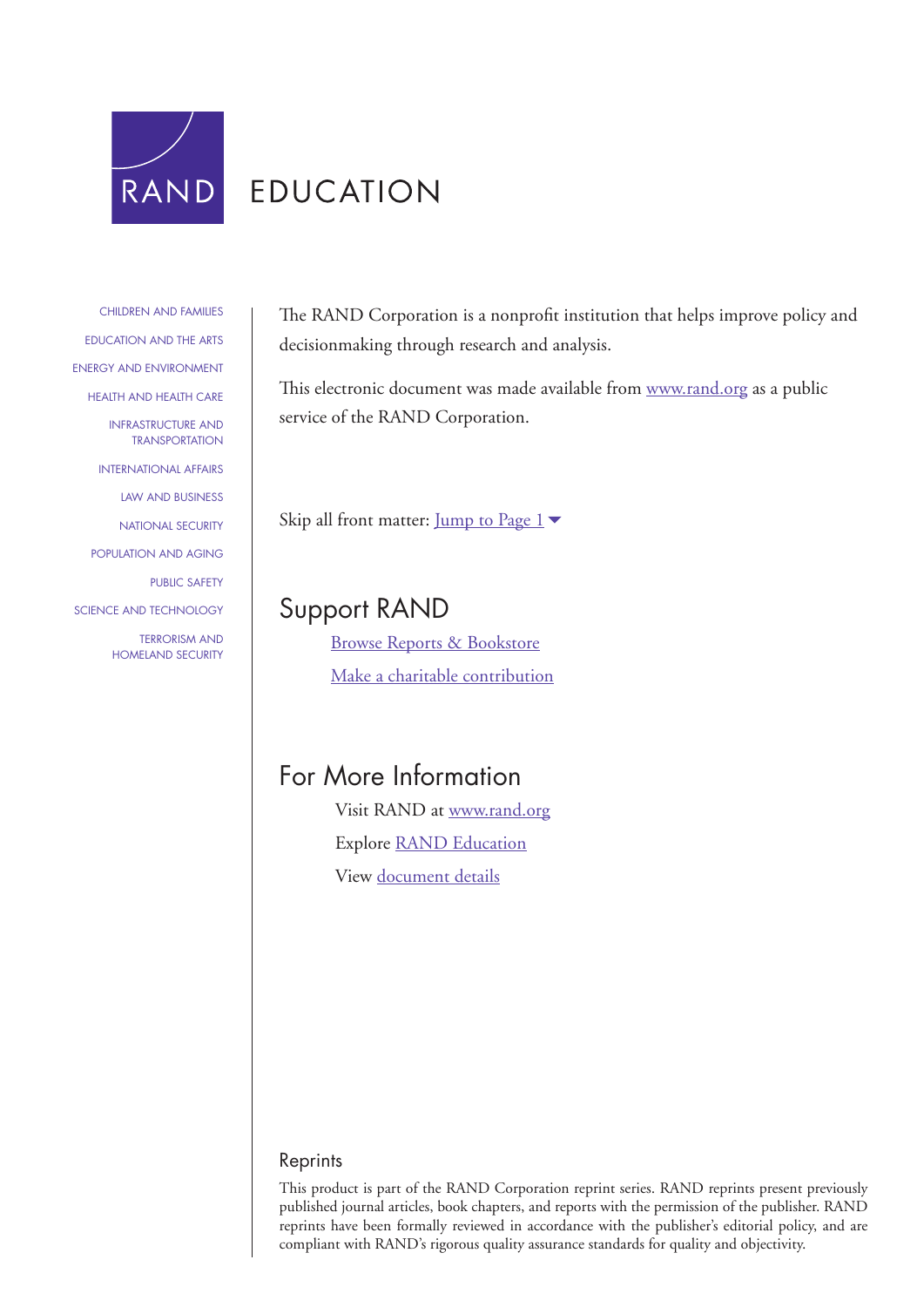## <span id="page-1-0"></span>Dr. Gail L. Zellman, Dr. Louay Constant, Dr. Charles A. Goldman K-12 Education Reform in Qatar<sup>1</sup>

#### *I Introduction*

In 2001, the leadership of the State of Qatar asked the RAND Corporation to undertake a broad-based examination of the nation's kindergarten through grade 12 (K-12) education system and propose a strategy for reform. This request was motivated by concerns that, in general, the 71,000 students served by the system in 220 single-gender schools were not being served well: students were leaving Ministry of Education schools without the academic proficiency necessary to achieve success in postsecondary education or in the rapidly expanding Qatari labor market.

RAND's analysis identified key system strengths and weaknesses, most of which were already wellknown. A key problem was the rigidity of the Ministry of Education, whose insular, bureaucratic structure discouraged innovation and limited communication both within the Ministry and with stakeholders. School-level administrators had little authority. The Ministry assigned teachers to schools without consulting principals. Teachers with poor performance reviews were often "demoted" to lower grades, and teachers were often assigned to teach subjects for which they had little or no training.

Qatari teachers had few options for professional development, and expatriate teachers had none. Ministry inspectors regularly visited classrooms, but their job was to ensure compliance with the mandated curriculum; they provided no support to teachers. The Ministry provided texts linked to a single, nationally mandated curriculum that was revised at the rate of one grade level per year. As a result, much material was out of date. Both curriculum and instruction emphasized rote memorization and adhered to a rigid schedule that permitted no alterations to accommodate student progress or need for additional instructional time around certain topics.

At the system level, no accountability mechanism for school or student performance existed. Substantial education resources were concentrated in the Ministry to support a large central Ministry staff, leaving limited funds for infrastructure. Many school buildings were old, and many classrooms were overcrowded and lacked modern equipment and supplies. Teachers' salaries were low compared with those of other nations. Several previous studies had highlighted the very same problems. But these earlier reports had been consigned to executive bookshelves because they offered no direction for change. RAND's work was unique in that it offered multiple reform options and a clear path to implementing the chosen option. RAND's report concluded that the extensive concerns about the Ministry system and the past failures to reform it incrementally argued for a system-changing reform. RAND recommended that the basic educational elements of a standards-based system had to be put in place. These included the development of clear curriculum standards that would define the desired outcomes of schooling: what students were expected to know and be able to do at each grade level. These standards would be aligned with curriculum, assessments, and professional development. To promote continuous improvement, the reform should call for education data to be collected, analyzed and disseminated to the public in the form of student assessment results and school report cards.

RAND offered Qatari leadership three governance reform options:

1) modifying the centralized Ministry structure to make it more responsive,

2) adopting a decentralized charter school-like system,

or 3) providing vouchers for families to enroll their children in private schools.

The Emir chose the second option, which was named the Independent School (IS) Model, but expressed a long-term preference for the voucher approach.The reform emphasized four principles that had little precedent in government education systems in the region. Some of these principles would be implemented immediately; some would become operational over time:

> **• Autonomy.** The new, Independent schools operate autonomously, subject to the conditions specified in a time-limited contract granted by the state.

Most of the material in this paper is derived from two sources: Brewer, D., Augustine, C., Zellman, G. L., Ryan, G., Goldman, C. A., Stasz, C., Constant, L., Education for a New Era: Design and Implementation of K-12 Education Reform in Qatar. Santa Monica, CA: RAND-Qatar Policy Institute, 2007, and Zellman, G. L., Ryan, G., Karam, R., Constant, L., Salem, H., Gonzalez, G., Orr, N., Goldman, C. A., Al-Thani, H., Al-Obaidli, K., Implementation of the K-12 Education Reform in Qatar's Schools, Santa Monica, CA: RAND-Qatar Policy Institute, 2009. Most of the discussion of the reform plan and the pre-reform context may be found in Brewer et al, 2007; information on the reform's early performance may be found in Zellman et al., 2009. Since these two sources dominate the text, they are not cited again; other sources are cited as appropriate.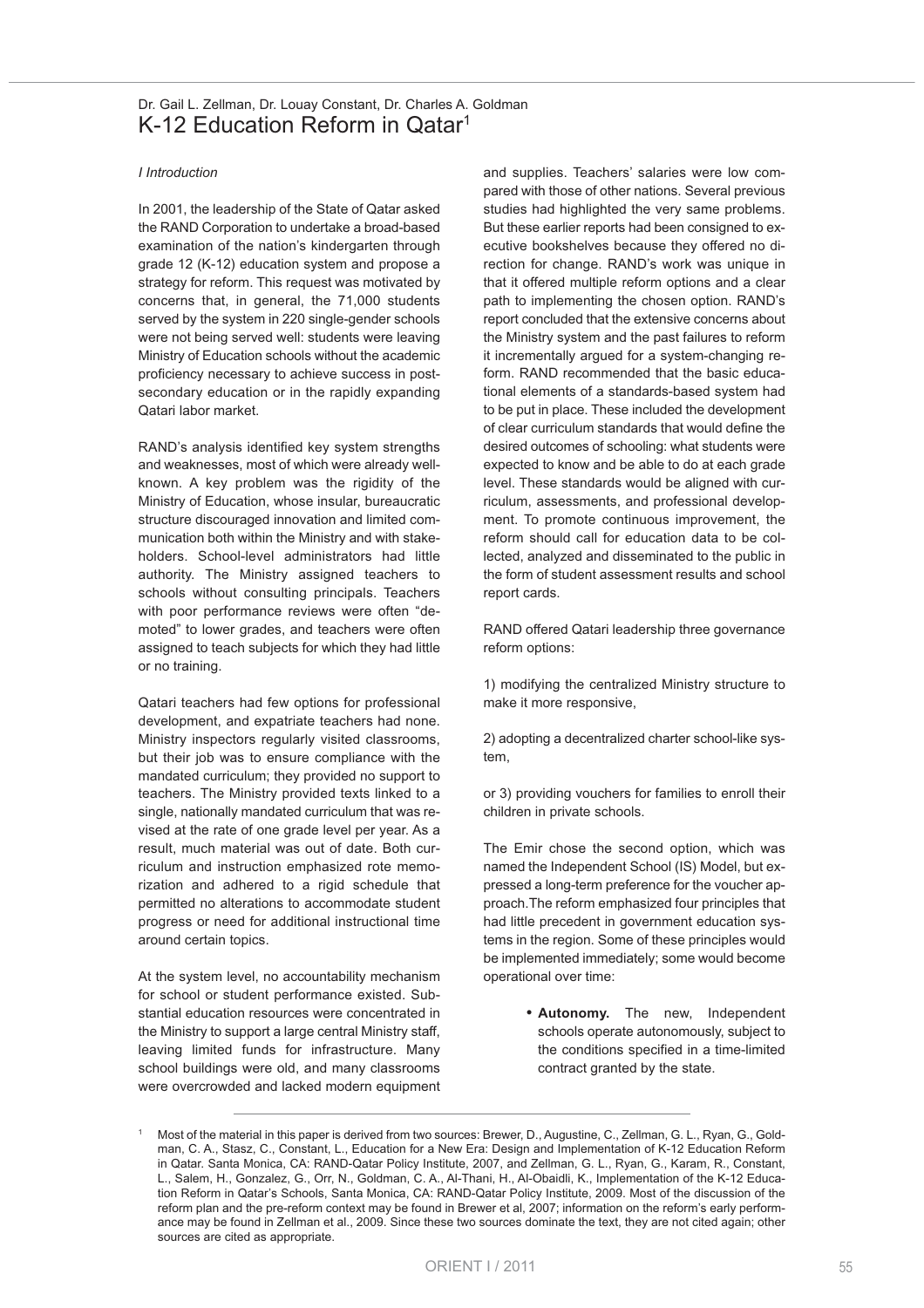- **• Accountability.** Independent schools are held accountable to the government through regular audits and reporting, stakeholder feedback, and national student assessments aligned with new internationally-benchmarked curriculum standards.
- **• Variety.** Interested parties (not necessarily educators) may apply to operate Independent schools, and diverse schooling options are to be offered.
- **• Choice.** Parents are allowed to select the school that best fits their child's needs. However, choice would be very minimal at first because only a small number of Independent schools would open each year.

RAND developed a detailed plan for implementing the chosen reform model that included three new government institutions:

- **• The Supreme Education Council,** representing the "end users" of the education system (such as employers and higher education) and responsible for setting national education policy.
- **• The Education Institute,** responsible for overseeing and resourcing the new, Independent schools; developing national curriculum standards in Arabic, English, mathematics, and science; and developing teacher training programs aligned to the new standards.
- **• The Evaluation Institute,** responsible for monitoring student and school performance in both Ministry and Independent schools; designing and administering national tests and surveys of students, teachers, parents, and principals; producing annual "school report cards;" and operating a new national education data system.

A goal was set to open the first ISs in fall of 2004; this schedule did not allow much time to make required structural, policy, and operational changes. Once the Supreme Education Council and the Institutes were established by Qatari law in 2002, reform implementation began in earnest.

Guidelines for the Independent schools were created that would constitute the policies and procedures for operating an IS, and would provide a structure for applications to open a new school. IS operators could specify grade levels, age range and gender and student behavior policies; they were free to organize student learning and assessment according to the school's mission and goals. Requirements for operators were few:

- **•** Participate in the nationwide student assessments
- **•** Comply with all financial regulations
- **•** Produce an annual report
- **•** Cooperate with and participate in other Institute data collection activities

Unlike the Ministry schools, where virtually every aspect of school finance was handled centrally, Independent schools developed their own budget, were given funds from the Education Institute on a per-pupil basis, and were permitted to spend these funds subject only to general financial regulations.

The curriculum standards development process produced standards in Arabic, English, mathematics, and science comparable to the highest in the world. Of particular note are the new Arabic standards, which stress practical language skills using a variety of materials, e.g., recipes and newspapers.

In 2004, the Evaluation Institute tested every student in the Ministry schools to document achievement levels before the reform's ISs began to open. It also surveyed all principals, teachers, and parents and most students in these schools. These tests and surveys were then upgraded and repeated in 2005 and 2006. The tests are the first objective, independent measures of student learning available in the Arabic language.

The first generation of twelve Independent schools opened in 2004; a remarkable accomplishment. Each year the number of ISs increased; by fall of 2006, 46 Independent schools were in operation alongside the more-traditional Ministry of Education schools.

#### *II. Evaluating the Progress of the Reform*

In 2005, RAND was asked to evaluate the implementation of the reform in the Independent schools. From November 2005 through May 2007, RAND conducted a case-study analysis of 12 ISs and four Ministry schools. Data was drawn from extensive classroom observations; interviews with principals and administrators; and focus groups with teachers, students, and parents. RAND looked for evidence that key school-level reform elements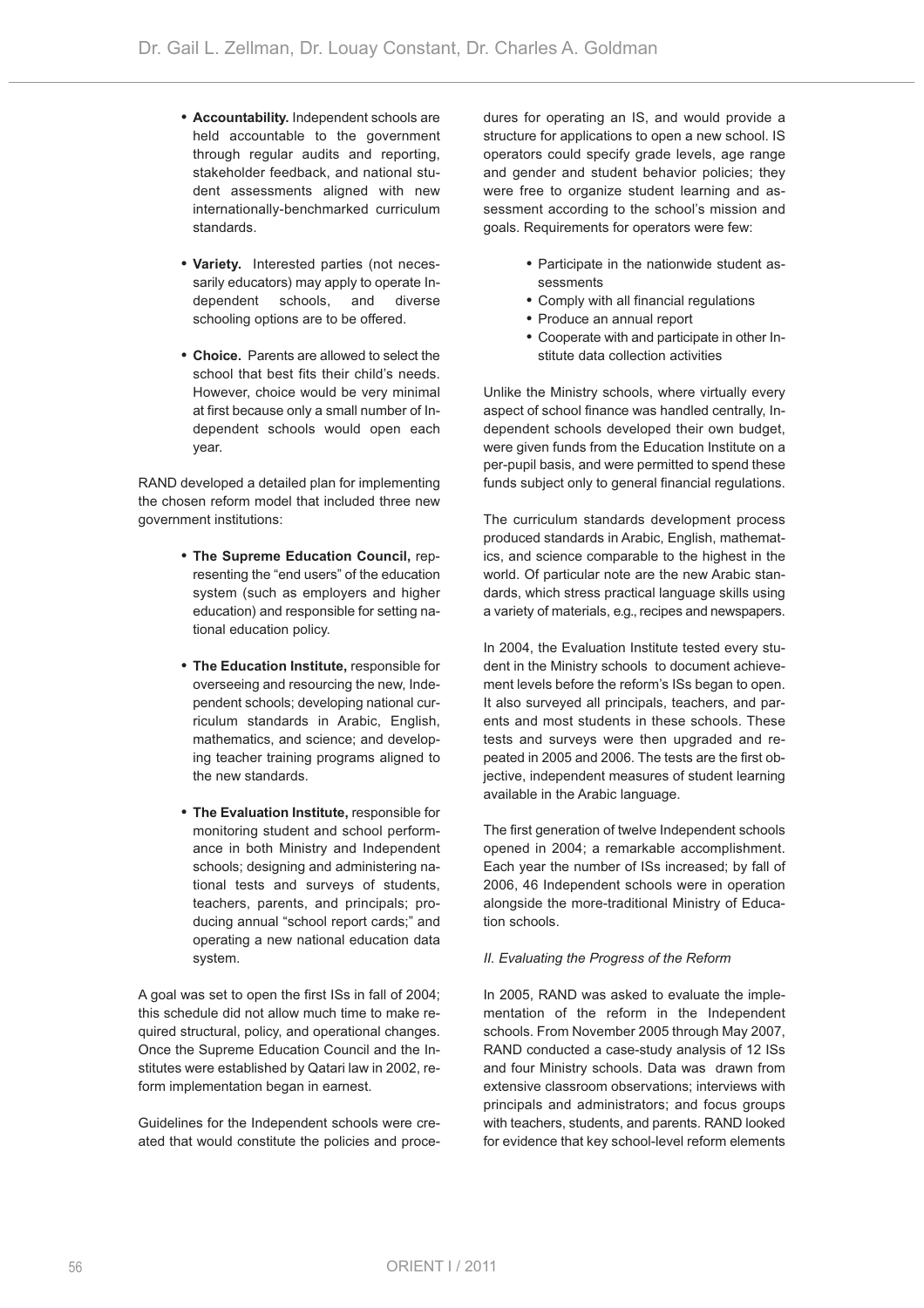had been implemented, including student-centered classroom instruction; efforts to promote students' acquisition of analytic and critical thinking skills; implementation of curriculum standards in Arabic, mathematics, and science; use of English in mathematics and science classes; and support for teachers' professional development. In addition, RAND used national survey data to compare school characteristics, teacher characteristics, and instructional practices in Independent and Ministry schools. RAND also analyzed student performance data from the 2005-2006 Qatar Comprehensive Education Assessment. Study findings revealed that the reform had produced a number of positive effects during its short tenure.

### **Independent schools differed markedly from Ministry schools in their recruitment and professional development practices.**

Operators of Independent schools had considerable autonomy to direct teacher recruitment, hiring, and retention. However, these decisions were constrained by the introduction of targets that specify a minimum percentage of Qatari teachers; hiring was further constrained because Qatari teachers perceived ISs to be too demanding. Teachers in ISs more often reported that they engaged in professional development activities consistent with the expectations of the reform – e.g., focused on instructional methods, use of technology, curriculum planning, etc. – than Ministry teachers did.

#### **The move to a standards-based curriculum produced both difficulties and rewards for Independent schools.**

The transition from relying totally on the Ministry's entirely predetermined course of study to selecting or developing an instructional program aligned with the new standards was not easy. IS teachers noted the enormous extra workload required for curriculum development. Some principals, teachers, and parents expressed a lack of confidence in the teachers' ability to perform this function.Nevertheless, IS teachers reported that they *often* used material developed *with* others in their school. Collaboration around curriculum and materials was cited by many as a positive feature of their work. Teachers in ISs were also much more satisfied with their school's physical environment and resources than Ministry teachers were. Curriculum materials were not always completely aligned with the curriculum standards. Use of English in mathematics and science classes was uneven due to lack of English proficiency among both teachers and students. Indeed, much time in these classes was devoted to translating English into Arabic.

#### **Classroom practices in Independent schools were more student-centered than in Ministry schools.**

The reform aimed to significantly change the classroom learning environment by focusing on student needs and actively engaging students. The predominant method of delivering instruction in Ministry classrooms was whole-group instruction, with the teacher standing in front of the class and lecturing, answering student questions, or calling on students to recite or to answer questions. Students were almost never asked to analyze or synthesize any facts or material; most of the cognitive work was limited to demonstrating knowledge through recall of information.

In contrast to this approach, the reform design emphasized student-centered pedagogy, which puts student needs at the center of instructional practice and typically includes varied instructional groupings such as small groups and one-on-one instruction. To promote such pedagogy, the reform placed a strict 25-student limit on class enrollments (Ministry classrooms sometimes exceeded 40 students). Teachers in Independent schools were encouraged to promote higher-order thinking in their students by asking for more than the memorization and recitation of facts. They were encouraged to promote higher-order thinking by engaging their students in cognitive work, including comprehension, application, analysis, synthesis, and evaluation.

RAND's analysis indicated that whole-group activity continued to be the most frequent instructional format in both Independent and Ministry schools; there were no differences between the two school types in the use of whole-group instruction. However, IS teachers used one-on-one and small groupings with significantly greater frequency than Ministry school teachers did. Other data indicates that teachers in Independent schools were more actively trying to engage students than Ministry teachers were. While the content of the curriculum standards was being conveyed through new pedagogical approaches, demands for higher-order thinking were still relatively limited. Nevertheless, Independent school teachers placed significantly higher cognitive demands on their students, more often asking them to demonstrate comprehension and application of new material, and to synthesize and evaluate knowledge, the latter something that Ministry teachers did not do at all. RAND also examined a number of teacher beha-viors found to motivate students, an important effort in a nation where motivation to achieve academically is some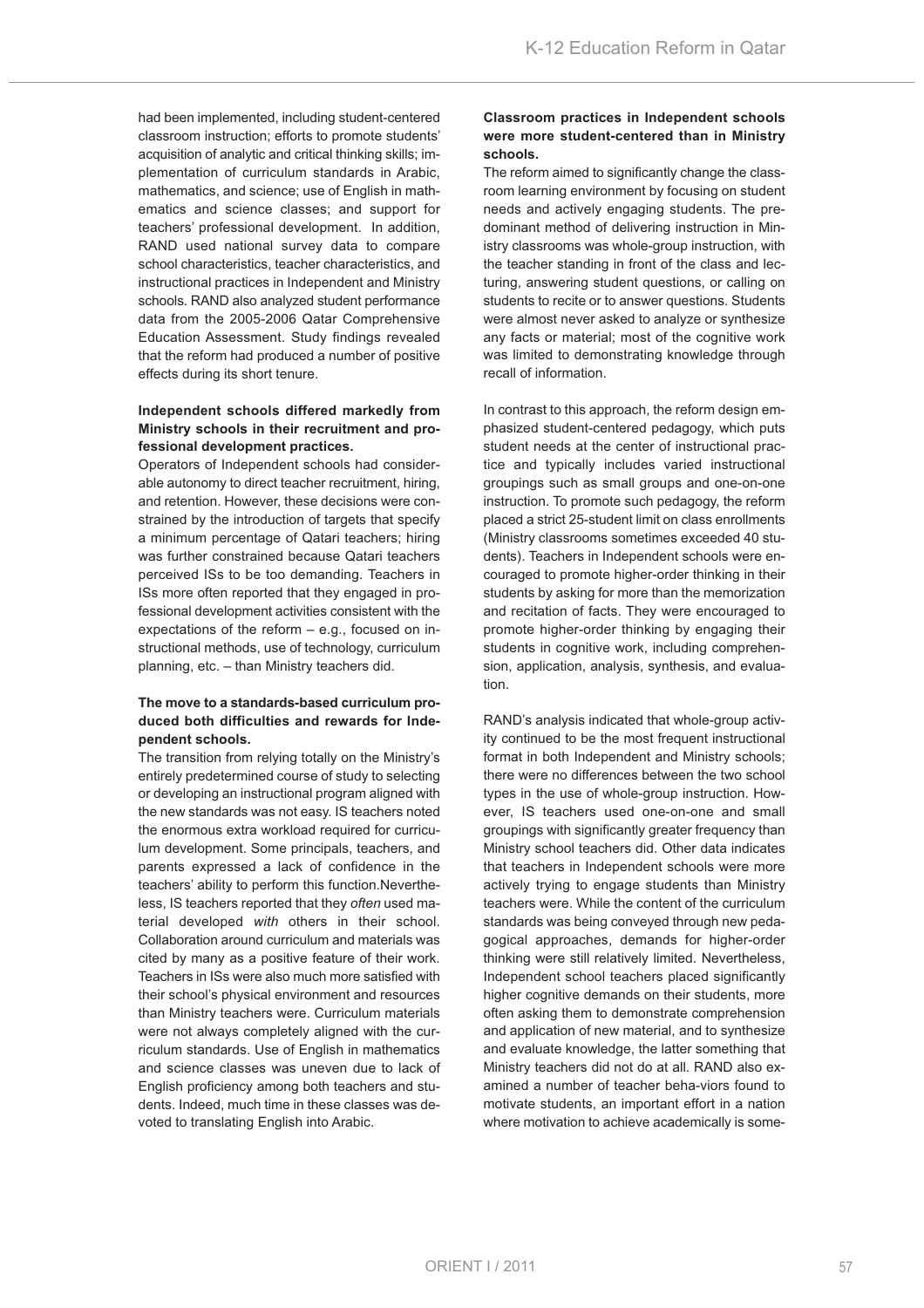times limited because of guaranteed lifetime government support.

Teachers in Independent schools were more likely to make eye contact with students and were significantly more likely to speak to students at the student's eye level. This latter behavior is particularly important because it suggests that Independent school teachers were moving around the classroom and bending down to speak with students as they worked at their desks and tables rather than speaking to students from the front of the classroom.

#### **Students and parents demonstrated a higher level of satisfaction with the Independent schools.**

During these early years of the reform, students in Independent schools were more interested in and prouder of their schools than Ministry students were. Independent school teachers reported that the students seemed to be more motivated to learn. Parents reported higher levels of involvement in and greater satisfaction with the Independent schools than parents of children in Ministry schools did.

#### **Students in Independent schools generally outperformed their Ministry peers, but overall achievement remained low.**

Standardized testing results indicated that students in ISs outperformed students in Ministry schools in English and Arabic. Similarly, IS students who took the mathematics and science assessments in Arabic tended to score higher than did Ministry school students.

However, when assessed in English, IS students tended to receive lower math and science scores than did their Ministry peers, who were assessed in Arabic. But the higher performance of IS students must not obscure the reality that most Qatari students are performing poorly. Qatar's 2007 TIMSS performance puts it at or close to the bottom in international comparisons. Qatari students ranked 49 out of 49 participating nations in mathematics and 48/49 in science.<sup>2</sup>

### *III. Prospects and Challenges for Qatar's Education System*

Qatar's K-12 education reform effort achieved important successes in its early years. As of 2010, there are 165 Independent schools serving about 80,000 students. In 2009, the Emir issued a decree that made the SEC the single national authority for government-funded schools.3 The SEC made the remaining Ministry schools "semi-independent schools" for a year until they converted to IS status. The SEC established high-capacity professional development programs to upgrade the skills of Ministry staff to prepare them to work in the new system.

Nonetheless, policymakers in Qatar face a number of challenges and constraints in moving to the full Independent School Model, including poor student performance (described above), parental concerns about Independent schools, inadequate school and staff capacity, and limited parental choice. These challenges are described below.

### **III.1. Serious parental and public concerns about Independent schools**

Early in the reform, the public began to question whether private operators should be allowed to earn profits for providing publicly funded education. Parents worried, particularly in the first years of the ISs, that operators were skimping on the purchase of materials to increase their profits; they also worried that the lack of a single textbook, the hallmark of a Ministry education, implied lower quality instruction. The Education Institute responded to textbook concerns by developing a list of acceptable materials and asking ISs to either select materials on the list or justify others. The SEC responded to the concerns about profit by making all ISs non-profit in 2006 and by communicating positive messages about the reform's aims, design, and implementation.4

Parents included in RAND focus groups expressed concerns that English was taking precedence over Arabic in Independent schools, and that their chil-

<http://www.english.education.gov.qa/content/resources/detail/2195>

<sup>2</sup> Mullis, I. V. S., Martin, M. O., & Foy, P. (with Olson, J. F., Preuschoff, C., Erberber, E., Arora A., & Galia, J.). (2008). TIMSS 2007 international mathematics report: Findings from IEA's Trends in International Mathematics and Science Study at the fourth and eighth grades. Chestnut Hill, MA: TIMSS & PIRLS International Study Center Boston College; Martin, M. O., Mullis, I. V. S., & Foy, P. (with Olson, J. F., Erberber, E., Preuschoff, C., & Galia, J.). (2008). TIMSS 2007 international science report: Findings from IEA's Trends in International Mathematics and Science Study at the fourth and eighth grades. Chestnut Hill, MA: TIMSS & PIRLS International Study Center Boston College.

<sup>3</sup> *Bitanzim Almajlis Ala'ala Lilta'aleem* [Organization of the Supreme Education Council]. (2009). Emiri decree no. 14 of 2009. Doha, Qatar: Official Gazette.

Supreme Education Council, "Public concerns about Independent Schools clarified," news article, September 19, 2005. As of February 28, 2010 at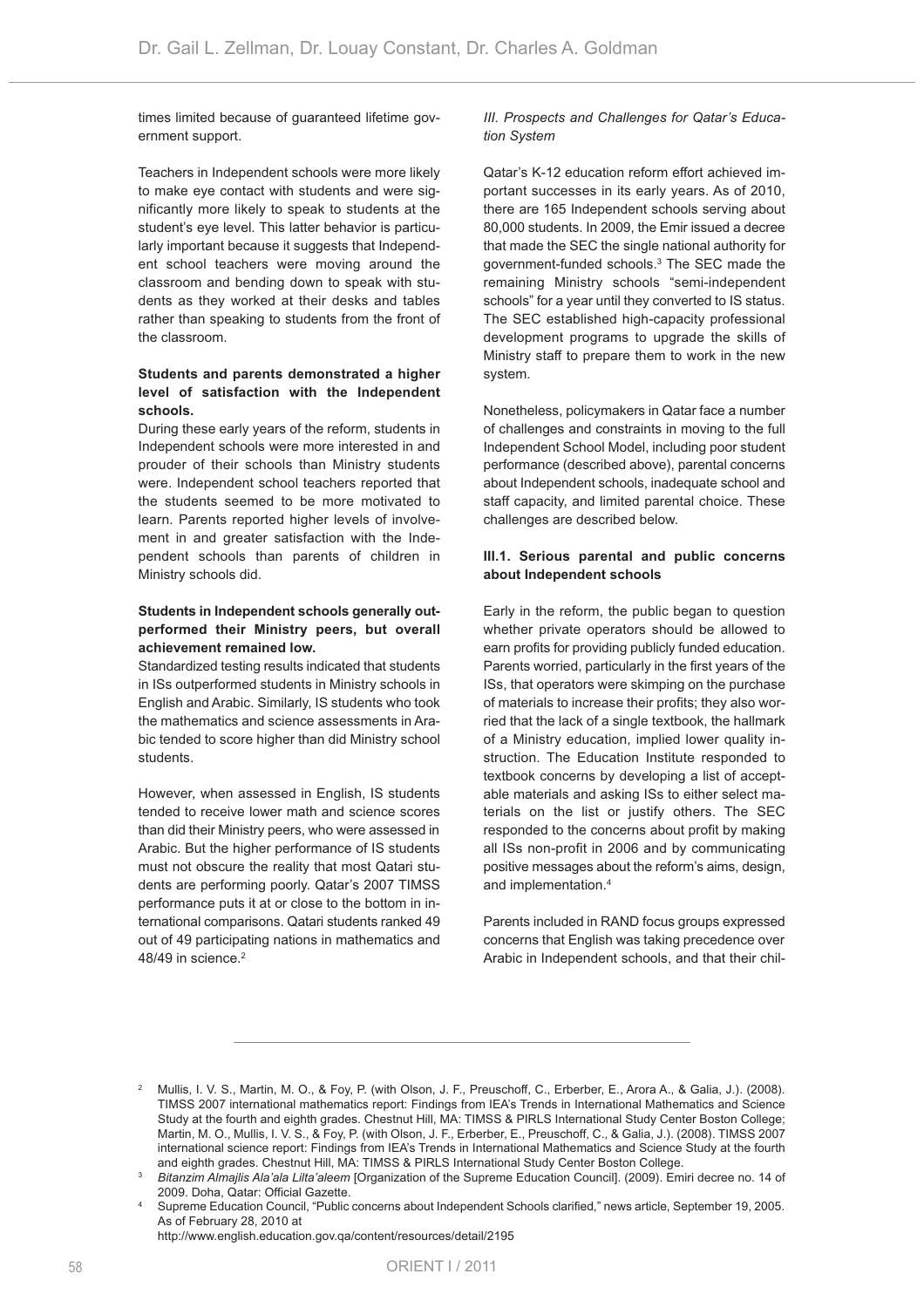dren might lose their facility with Arabic. In a number of newspaper articles, critics questioned the compatibility of the reform with traditional Qatari values, citing lower priority given to the Arabic language and religious education in Independent schools, and arguing that practices like charter schools were foreign and therefore inappropriate for Qatar.<sup>5</sup> The SEC continued to respond to these criticisms with positive messages about the reform.6

#### **III.2. Limited Staff and School Capacity**

Qatari men prefer other occupations to teaching, so most of the male teaching positions are filled by expatriates (about seven percent of male IS secondary teachers were Qatari in 2006). In the past, Qatari women have favored teaching as a career because of relatively short hours and a gendersegregated workplace. In the last decade, however, many more career opportunities have opened and interest in teaching is declining among Qatari women. In 2006, only about 26 percent of female IS secondary teachers were Qatari; lower grades had a greater share of Qataris.<sup>7</sup>

The government would like to see far more Qatari teachers in Independent schools; to achieve this goal, the SEC established Qatarization targets after the reform's implementation. These targets have not been enforced strictly as quotas, but schools have been given additional financing to help them attract Qatari teachers, who must be paid considerably more than expatriate teachers.

Most of the Qatari and expatriate teachers in the local labor market are current or former Ministry teachers; most regard teaching in the ISs as unattractive given the longer school day and the need to develop or choose curriculum and materials and write lesson plans. Science and math teachers need English fluency since these classes are to be taught in English in ISs.

Because operators make hiring and firing decisions, teachers feel they lack job security. Although ISs offer, on average, higher salaries than Ministry schools, many Ministry teachers in our focus groups viewed these higher salaries are insufficient to offset these IS disadvantages. Since 2007, the

Education Institute has been trying to make IS positions more attractive by increasing IS compensation for Qataris and providing teachers greater job security.

These labor market conditions and the policy responses to them raise two major concerns. Providing teachers with more job security restricts the flexibility of school operators. Additionally, local teachers were mostly trained in the Ministry system and do not want to be in ISs; they may rely on traditional teaching practices rather than adopting new reform-oriented practices once in ISs. Education Institute professional development support may mitigate this problem.

The supply of spaces in high-quality government schools is not keeping up with demand; ISs and the best private schools have long waiting lists. Currently, Independent schools are formed only by converting from Ministry schools, which limits supply. The SEC recently has raised the IS classroom limit from 25 to 30 students to increase the supply of IS seats, and has launched two programs to increase other high-quality schooling options.

A new voucher program, begun in 2008-2009, permits families to take public funding to private schools. Currently, a few families are receiving these vouchers; the SEC intends to expand the program in the future.<sup>8</sup> The government has also sponsored a small number of branch campuses of elite international private schools.<sup>9</sup> If they meet program requirements, these branch campuses can accept vouchers, which will encourage Qatari enrollments. As of early 2010, three branch campus schools have opened; one existing private school participates in the voucher program. These new programs are promising but will have to expand significantly to have a noticeable effect on demand for high-quality school places.

#### **III.3. Reduced Operator Autonomy and Pool**

In response to public concerns, the SEC has reduced operator autonomy and limited variety in operators' backgrounds. Operators were asked to staff their schools to meet new Qatarization goals, which meant that they could not always hire without concerns about teacher nationality. In March

<sup>5</sup> See, for example, Al Kubaissi, A. J. (2008, September 20). *Dirasa Hawl Nizam Alta'aleem (Ta'aleem Limarhala Jadida)* [A Study about Education System (Education for a New Era)]. Al Raya (Doha, Qatar), pp. 27-28.`

<sup>6</sup> Al Khater, M. (2005, October 4). Untitled column. Al Raya (Doha, Qatar).

<sup>7</sup> Stasz, C., Eide, E., Martorell, F.: Post-Secondary Education in Qatar: Employer Demand, Student Choice, and Options for Policy, Santa Monica, Calif.: RAND Corporation, 2007. As of March 4, 2010: [http://www.rand.org/pubs/mono](http://www.rand.org/pubs/monographs/MG644/)[graphs/MG644/.](http://www.rand.org/pubs/monographs/MG644/)

<sup>8</sup> Supreme Education Council, "The Educational Vouchers Program," undated. As of February 28, 2010 at [http://www.english.education.gov.qa/voucherprogram/index.htm.](http://www.english.education.gov.qa/voucherprogram/index.htm)

<sup>9</sup> To build national identity, voucher and branch campus schools must agree to include Arabic, Islamic studies, and Qatari history in their curriculum for students receiving government funding, although they are permitted to offer Arabic as a second language, which carries less stringent requirements. These schools also must have a current international accreditation, although there are plans for Qatar to develop a national school accreditation system in the future, which will allow schools to select either national or international accreditation.